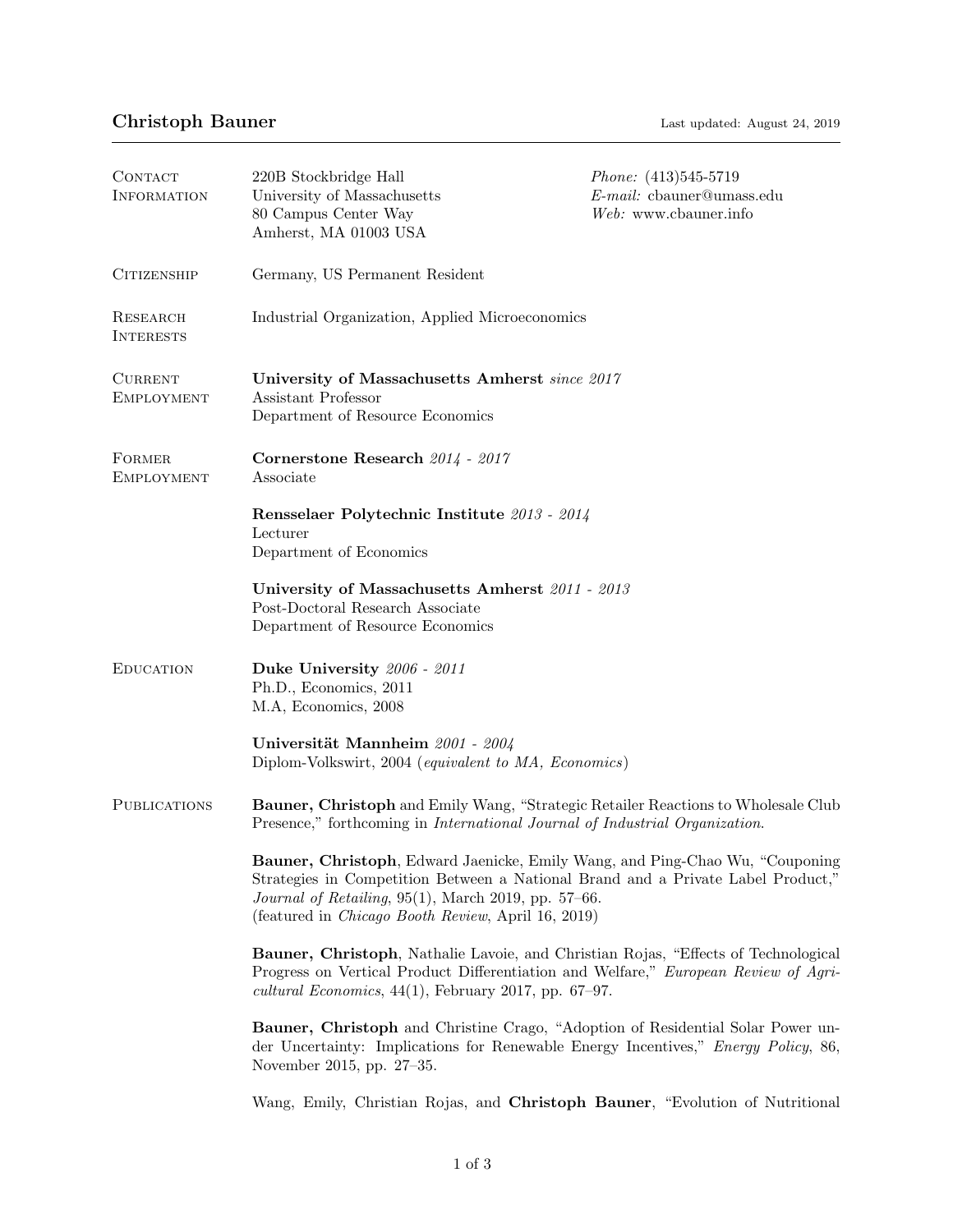|                                                        | Quality in the US: Evidence from the Ready-to-Eat Cereal Industry," Economics Let-<br>ters, 133, August 2015, pp. 105–108.                                                                                                                                                                                                                                            |
|--------------------------------------------------------|-----------------------------------------------------------------------------------------------------------------------------------------------------------------------------------------------------------------------------------------------------------------------------------------------------------------------------------------------------------------------|
|                                                        | Bauner, Christoph, "Mechanism Choice and the Buy-It-Now Auction: A Structural<br>Model of Competing Buyers and Sellers," International Journal of Industrial Organiza-<br>tion, 38, January 2015, pp. 19-31.                                                                                                                                                          |
| <b>WORKING</b><br>PAPERS                               | Bauner, Christoph, "Incumbent Responses to New Storable Product Entry: Evidence<br>from Markets with Consumer Learning."                                                                                                                                                                                                                                              |
|                                                        | Bauner, Christoph and Nathalie Lavoie, "Competing with Fad Products: Erroneous<br>Health Beliefs and Market Outcomes."                                                                                                                                                                                                                                                |
| WORK IN<br>PROGRESS                                    | Defending Against Entry in Markets for Cyclical Goods (with Nadia Streletskaya and<br>Emily Wang)                                                                                                                                                                                                                                                                     |
|                                                        | Incumbent Pricing and Nonpricing Responses to High-quality Product Entry (with Zex-<br>$uan\, Liu)$                                                                                                                                                                                                                                                                   |
| <b>GRANTS</b>                                          | USDA-NIFA MAS00531, "Advertising, Price Competition, and Entry in Concentrated<br>Industries," Christoph Bauner(PI), Christian Rojas (Co-PI), Emily Wang (Co-PI),<br>$2018 - 2022$ , \$14,500. <sup>1</sup>                                                                                                                                                           |
|                                                        | Flex Grant for Teaching/Faculty Development, Academic Year 2018–9, \$500.                                                                                                                                                                                                                                                                                             |
|                                                        | Flex Grant for Teaching/Faculty Development, Academic Year 2017–8, \$500.                                                                                                                                                                                                                                                                                             |
|                                                        | MSP Research Support Fund, Academic Year 2018–9, \$1,000.                                                                                                                                                                                                                                                                                                             |
|                                                        | MSP Research Support Fund, Academic Year 2017–8, \$1,000.                                                                                                                                                                                                                                                                                                             |
| <b>INVITED</b><br><b>SEMINARS AND</b><br>PRESENTATIONS | 2018-2019: UMass System Economics Conference (Lowell, MA), International Industrial<br>Organization Conference (Boston), 10th Conference on Industrial Organization and the<br>Food Industry (Toulouse)                                                                                                                                                               |
|                                                        | 2017-2018: International Industrial Organization Conference (Indianapolis)                                                                                                                                                                                                                                                                                            |
|                                                        | 2016-2017: University of Massachusetts Amherst                                                                                                                                                                                                                                                                                                                        |
|                                                        | 2015-2016: International Industrial Organization Conference (Philadelphia)                                                                                                                                                                                                                                                                                            |
|                                                        | 2014-2015: Marketing Science Conference (Baltimore)                                                                                                                                                                                                                                                                                                                   |
|                                                        | 2013-2014: Microsoft Research New England (Cambridge, MA), European Association<br>for Research in Industrial Economics (EARIE, Évora), Northeastern Agricultural and<br>Resource Economics Association Annual Meeting (Morgantown, WV), Cornerstone Re-<br>search (Boston), Analysis Group (Boston), International Industrial Organization Con-<br>ference (Chicago) |
|                                                        | 2012-2013: Five College Seminar (Northampton, MA), University of Idaho, University<br>of Manchester, International Industrial Organization Conference (Boston)                                                                                                                                                                                                        |

<span id="page-1-0"></span><sup>1</sup>Share of total HATCH funds attributed to this project by the Department of Resource Economics.